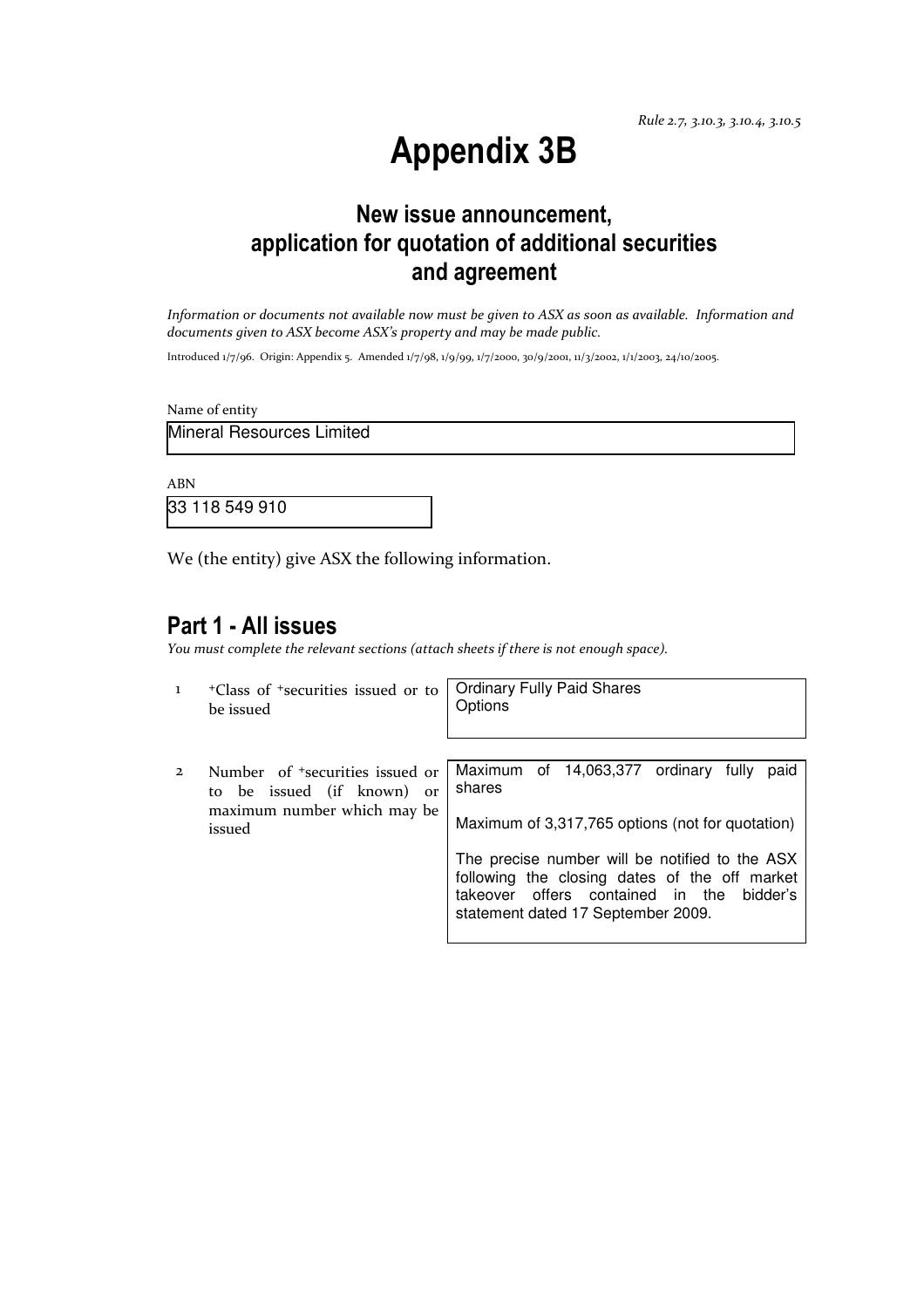3 Principal terms of the <sup>+</sup>securities (eg, if options, exercise price and expiry date; if partly paid <sup>+</sup>securities, the amount outstanding and due dates for payment; if  $+$ convertible securities, the conversion price and dates for conversion)

| Fully paid ordinary shares           |
|--------------------------------------|
| 403,765 options - \$7.763, 4/1/10    |
| 12,000 options - \$3.513, 31/12/10   |
| 1,184,000 options - \$3.513, 14/7/11 |
| 60,000 options - \$5.00, 31/12/11    |
| 506,000 options - \$6.638, 31/12/11  |
| 122,000 options - \$6.875, 31/12/11  |
| 4,000 options - \$7.888, 31/12/11    |
| 466,000 options - \$9.138, 31/12/11  |
| 240,000 options - \$9.375, 31/12/11  |
| 80,000 options - \$3.75, 31/12/13,   |
| 80,000 options - \$5.00, 31/12/13    |
| 160,000 options - \$6.25, 31/21/13   |
|                                      |

4 Do the <sup>+</sup>securities rank equally in all respects from the date of allotment with an existing <sup>+</sup>class of quoted <sup>+</sup>securities?

> If the additional securities do not rank equally, please state:

- the date from which they do
- the extent to which they participate for the next dividend, (in the case of a trust, distribution) or interest payment
- the extent to which they do not rank equally, other than in relation to the next dividend, distribution or interest payment

Fully Paid Ordinary Shares – Yes.

Options – New Classes. The Company is not seeking quotation of these options upon issue. When exercised, the options will result in the creation of fully paid ordinary shares which will rank equally in all respects with the existing fully paid ordinary shares.

<sup>+</sup> See chapter 19 for defined terms.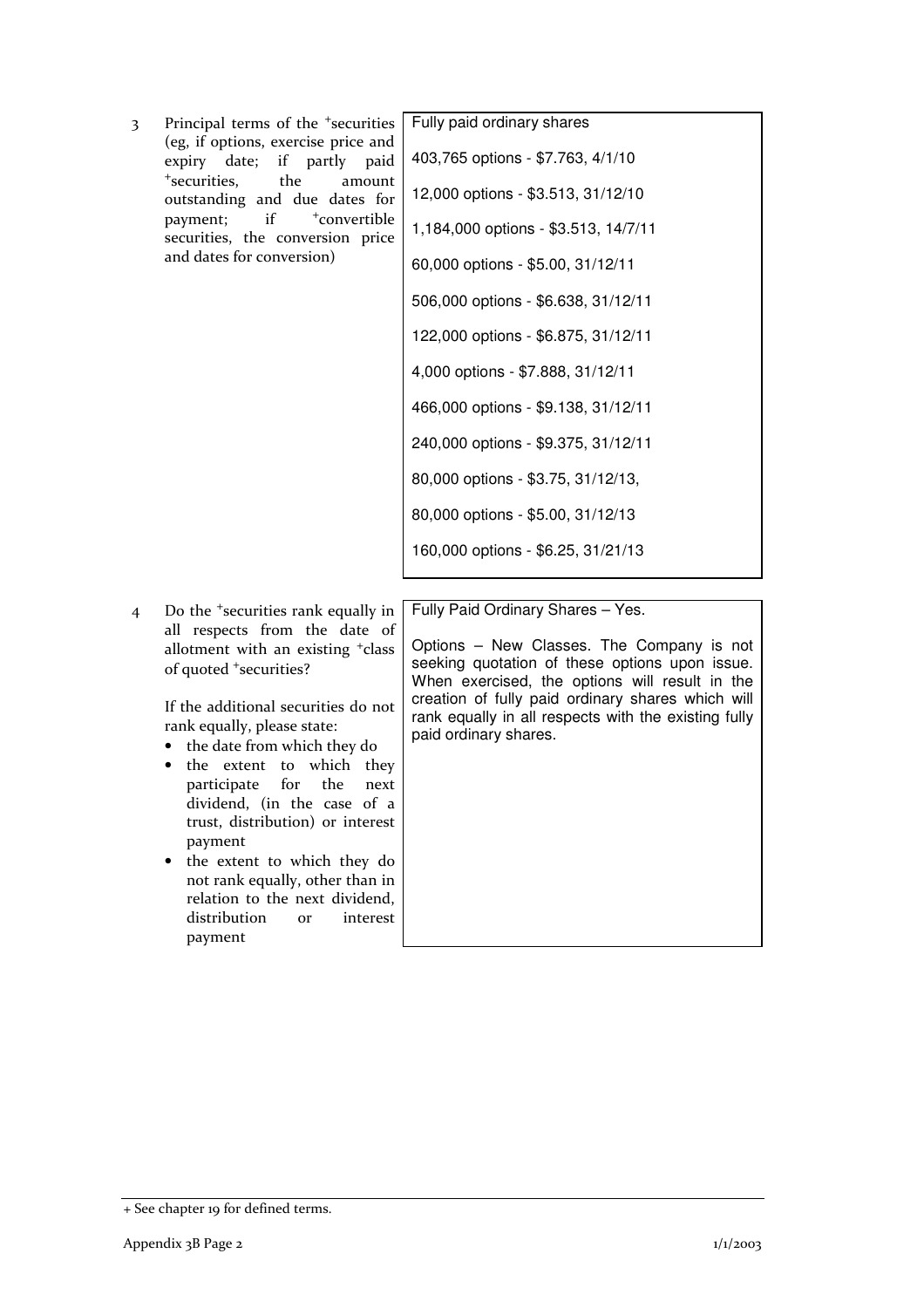| 5 | Issue price or consideration                                                                                               | Fully Paid Ordinary Shares - in consideration for<br>the acquisition of fully paid ordinary shares in<br>Polaris Metals NL in accordance with the bidder's<br>statement lodged by the Company with ASIC on<br>17 September 2009.                                   |
|---|----------------------------------------------------------------------------------------------------------------------------|--------------------------------------------------------------------------------------------------------------------------------------------------------------------------------------------------------------------------------------------------------------------|
|   |                                                                                                                            | Options:                                                                                                                                                                                                                                                           |
|   |                                                                                                                            | 2,997,765 options - in consideration for the<br>acquisition of unlisted options in Polaris Metals<br>NL in accordance with the bidder's statement<br>lodged by the Company with ASIC on<br>17<br>September 2009.                                                   |
|   |                                                                                                                            | 320,000 options - in consideration for the<br>termination of Mr Ken Hellsten's conditional right<br>to 4,000,000 options in Polaris Metals NL.                                                                                                                     |
| 6 | Purpose of the issue<br>(If issued as consideration for the<br>acquisition of assets,<br>clearly<br>identify those assets) | options<br>2,997,765<br>- to<br>be<br>issued<br>in.<br>consideration for the acquisition of fully paid<br>ordinary shares and options in Polaris Metals<br>NL in accordance with the bidder's statement<br>lodged by the Company with ASIC on 17<br>September 2009 |
|   |                                                                                                                            | $320,000$ options $-$ to be issued in consideration<br>for the termination of Mr Ken Hellsten's<br>conditional right to 4,000,000 options in Polaris<br>Metals NL.                                                                                                 |
|   |                                                                                                                            |                                                                                                                                                                                                                                                                    |
| 7 | Dates of entering <sup>+</sup> securities<br>into uncertificated holdings or<br>despatch of certificates                   | 26 November 2009 (indicative)                                                                                                                                                                                                                                      |

|   |                                                                                                                              | Number      | <sup>+</sup> Class                         |
|---|------------------------------------------------------------------------------------------------------------------------------|-------------|--------------------------------------------|
| 8 | Number and <sup>+</sup> class of all<br>*securities quoted on ASX<br>(including the securities in<br>clause 2 if applicable) | 140,066,153 | Paid<br>Ordinary<br><b>Fully</b><br>Shares |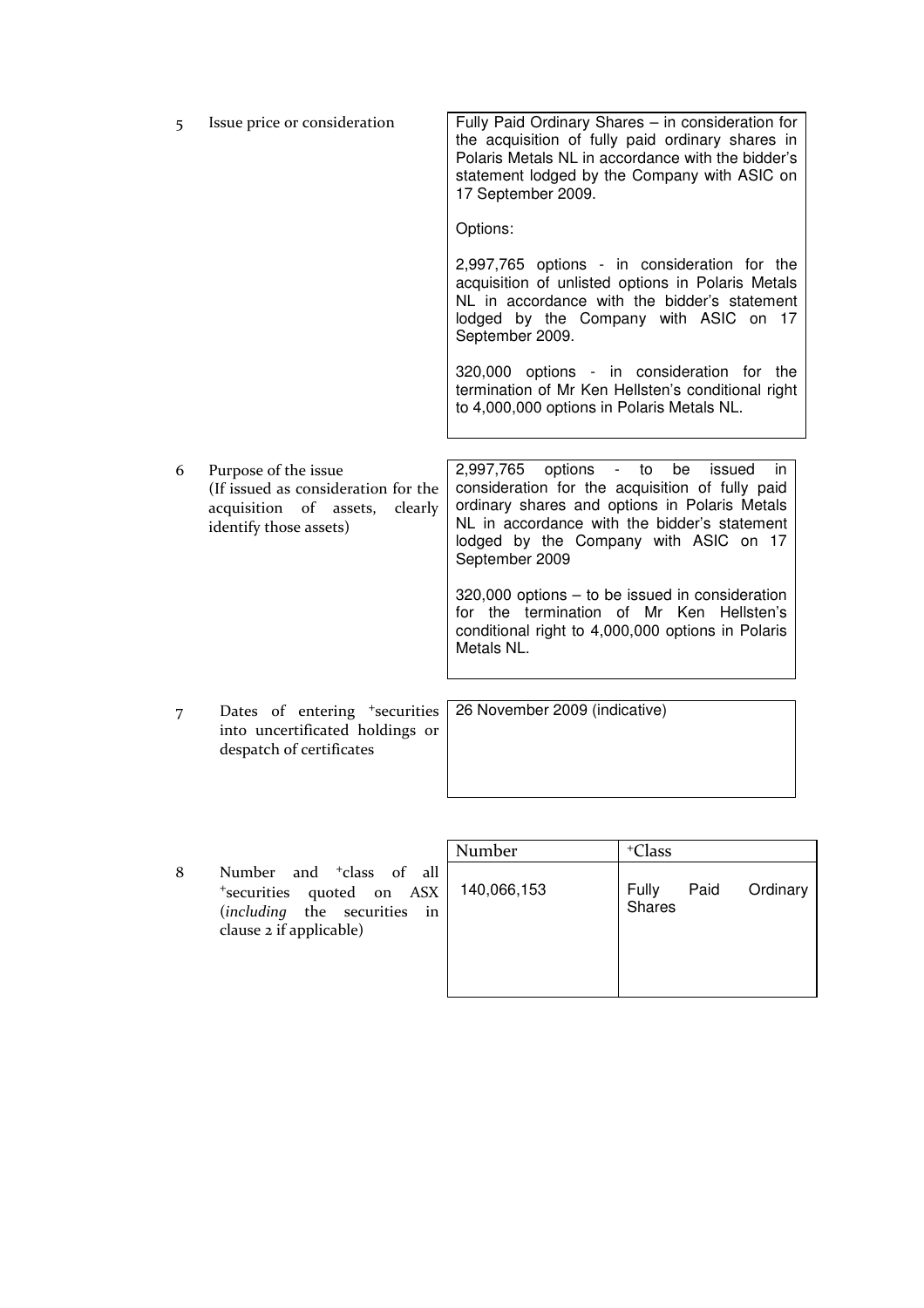|             |                                                                                                                                        | Number                                                                                                                                                                                                          | <sup>+</sup> Class                                                                                                                                                                                                                                                                                                                                                                                                                                                                                                                           |
|-------------|----------------------------------------------------------------------------------------------------------------------------------------|-----------------------------------------------------------------------------------------------------------------------------------------------------------------------------------------------------------------|----------------------------------------------------------------------------------------------------------------------------------------------------------------------------------------------------------------------------------------------------------------------------------------------------------------------------------------------------------------------------------------------------------------------------------------------------------------------------------------------------------------------------------------------|
| $\mathbf Q$ | Number and <sup>+</sup> class of<br>all<br>*securities not quoted on ASX<br>(including the securities<br>in<br>clause 2 if applicable) | 5,000,000<br>676,890<br>250,000<br>10,000,000<br>1,240,000<br>30,000<br>250,000<br>403,765<br>12,000<br>1,184,000<br>60,000<br>506,000<br>122,000<br>4,000<br>466,000<br>240,000<br>80,000<br>80,000<br>160,000 | Options \$6.05, 6/8/10<br>Options \$1.80, 15/1/11<br>Options \$0.90, 28/7/11<br>Options \$6.05, 6/8/11<br>Options \$1.90, 15/1/12<br>Options \$3.83, 15/1/12<br>Options \$0.90, 28/7/12<br>Options \$7.763, 4/1/10<br>Options \$3.513, 31/12/10<br>Options \$3.513, 14/7/11<br>Options \$5.00, 31/12/11<br>Options \$6.638, 31/12/11<br>Options \$6.875, 31/12/11<br>Options \$7.888, 31/12/11<br>Options \$9.138, 31/12/11<br>Options \$9.375, 31/12/11<br>Options \$3.75, 31/12/13<br>Options \$5.00, 31/12/13<br>Options \$6.25, 31/21/13 |
|             |                                                                                                                                        |                                                                                                                                                                                                                 |                                                                                                                                                                                                                                                                                                                                                                                                                                                                                                                                              |

10 Dividend policy (in the case of a trust, distribution policy) on the increased capital (interests)

Ordinary shares participate equally with existing shareholders

## Part 2 - Bonus issue or pro rata issue

| 11 | Is security holder approval<br>required?                                                                          |
|----|-------------------------------------------------------------------------------------------------------------------|
| 12 | Is the issue renounceable or non-<br>renounceable?                                                                |
| 13 | Ratio in which the <sup>+</sup> securities<br>will be offered                                                     |
| 14 | <sup>+</sup> Class of <sup>+</sup> securities to which the<br>offer relates                                       |
| 15 | *Record date to determine<br>entitlements                                                                         |
| 16 | holdings on<br>different<br>Will<br>registers (or subregisters) be<br>aggregated for calculating<br>entitlements? |

<sup>+</sup> See chapter 19 for defined terms.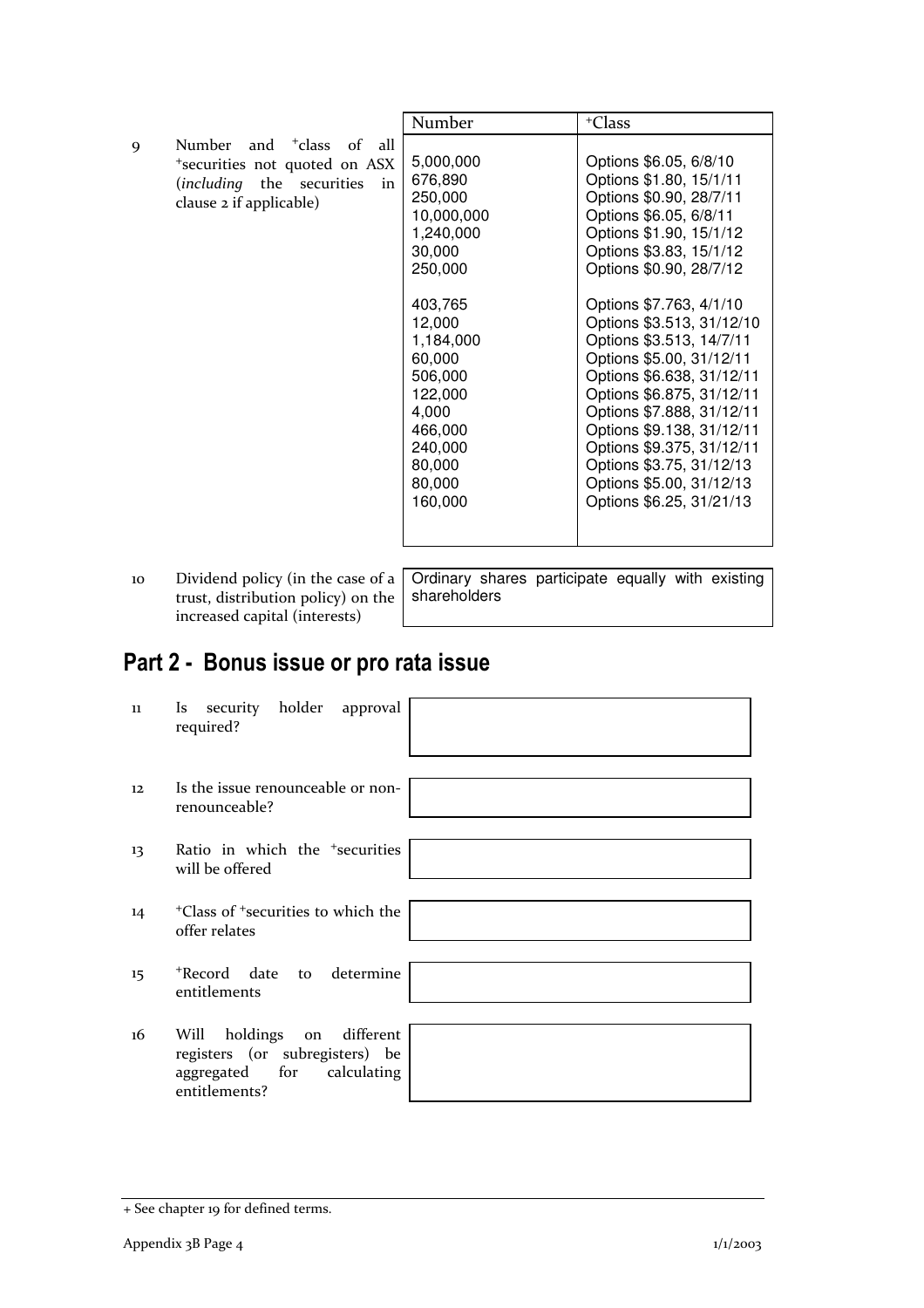- 17 Policy for deciding entitlements in relation to fractions
- 18 Names of countries in which the entity has <sup>+</sup>security holders who will not be sent new issue documents

Note: Security holders must be told how their entitlements are to be dealt with.

Cross reference: rule 7.7.

- 19 Closing date for receipt of acceptances or renunciations
- 20 Names of any underwriters
- 21 Amount of any underwriting fee or commission
- 22 Names of any brokers to the issue
- 23 Fee or commission payable to the broker to the issue
- 24 Amount of any handling fee payable to brokers who lodge acceptances or renunciations on behalf of <sup>+</sup>security holders
- 25 If the issue is contingent on <sup>+</sup>security holders' approval, the date of the meeting
- 26 Date entitlement and acceptance form and prospectus or Product Disclosure Statement will be sent to persons entitled
- 27 If the entity has issued options, and the terms entitle option holders to participate on exercise, the date on which notices will be sent to option holders
- 28 Date rights trading will begin (if applicable)

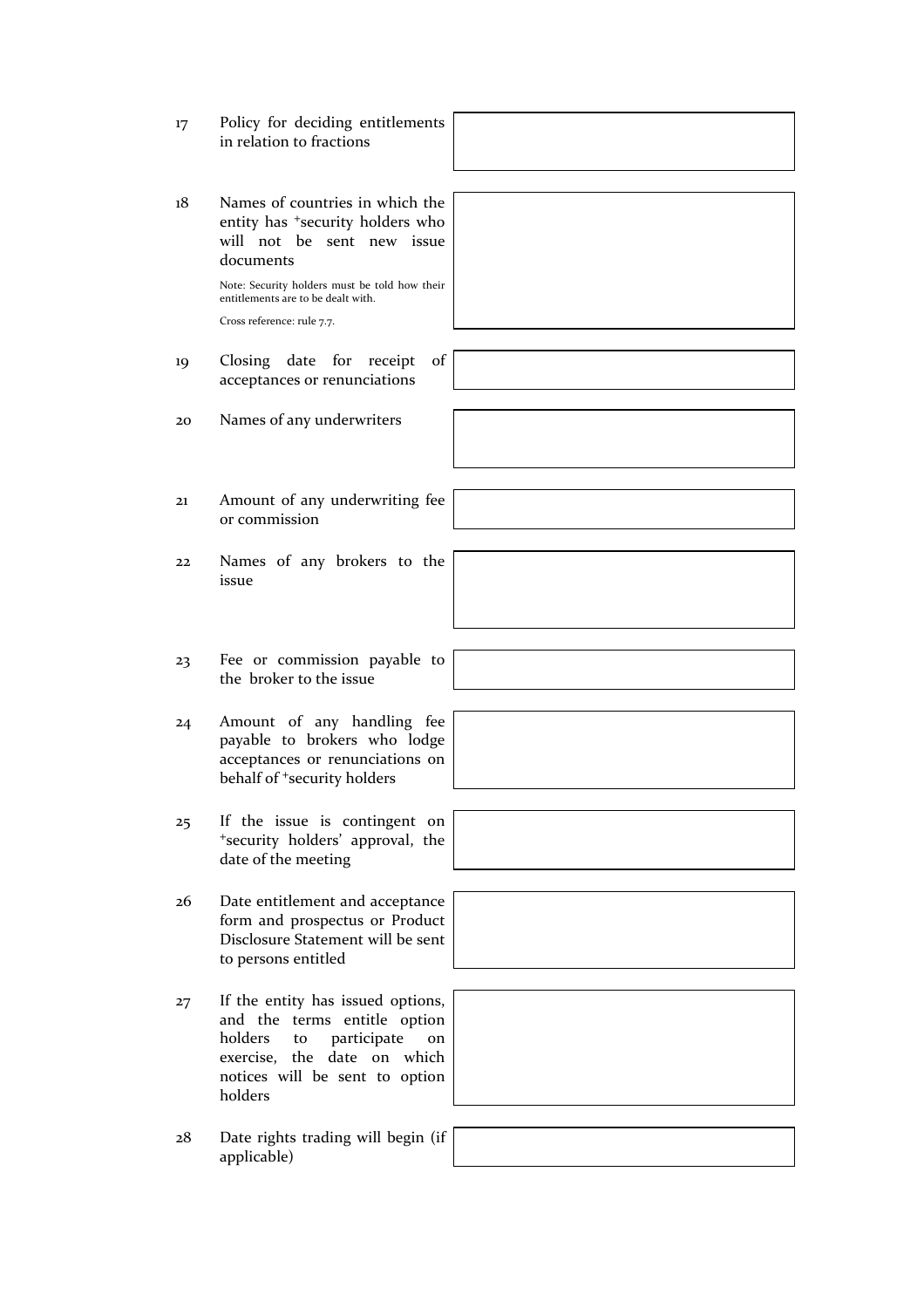- 29 Date rights trading will end (if applicable)
- 30 How do <sup>+</sup>security holders sell their entitlements in full through a broker?
- 31 How do <sup>+</sup>security holders sell part of their entitlements through a broker and accept for the balance?
- 32 How do <sup>+</sup>security holders dispose of their entitlements (except by sale through a broker)?

33 <sup>+</sup>Despatch date



## Part 3 - Quotation of securities

You need only complete this section if you are applying for quotation of securities

- 34 Type of securities (tick one)
- (a)  $\Box$  Securities described in Part 1
- 

#### (b) All other securities

Example: restricted securities at the end of the escrowed period, partly paid securities that become fully paid, employee incentive share securities when restriction ends, securities issued on expiry or conversion of convertible securities

### Entities that have ticked box 34(a)

#### Additional securities forming a new class of securities

|           |  |  | Tick to indicate you are providing the information or |  |
|-----------|--|--|-------------------------------------------------------|--|
| documents |  |  |                                                       |  |

- 35 If the <sup>+</sup>securities are <sup>+</sup>equity securities, the names of the 20 largest holders of the additional <sup>+</sup>securities, and the number and percentage of additional <sup>+</sup>securities held by those holders
- 36 If the <sup>+</sup>securities are <sup>+</sup>equity securities, a distribution schedule of the additional <sup>+</sup>securities setting out the number of holders in the categories 1 - 1,000 1,001 - 5,000

<sup>+</sup> See chapter 19 for defined terms.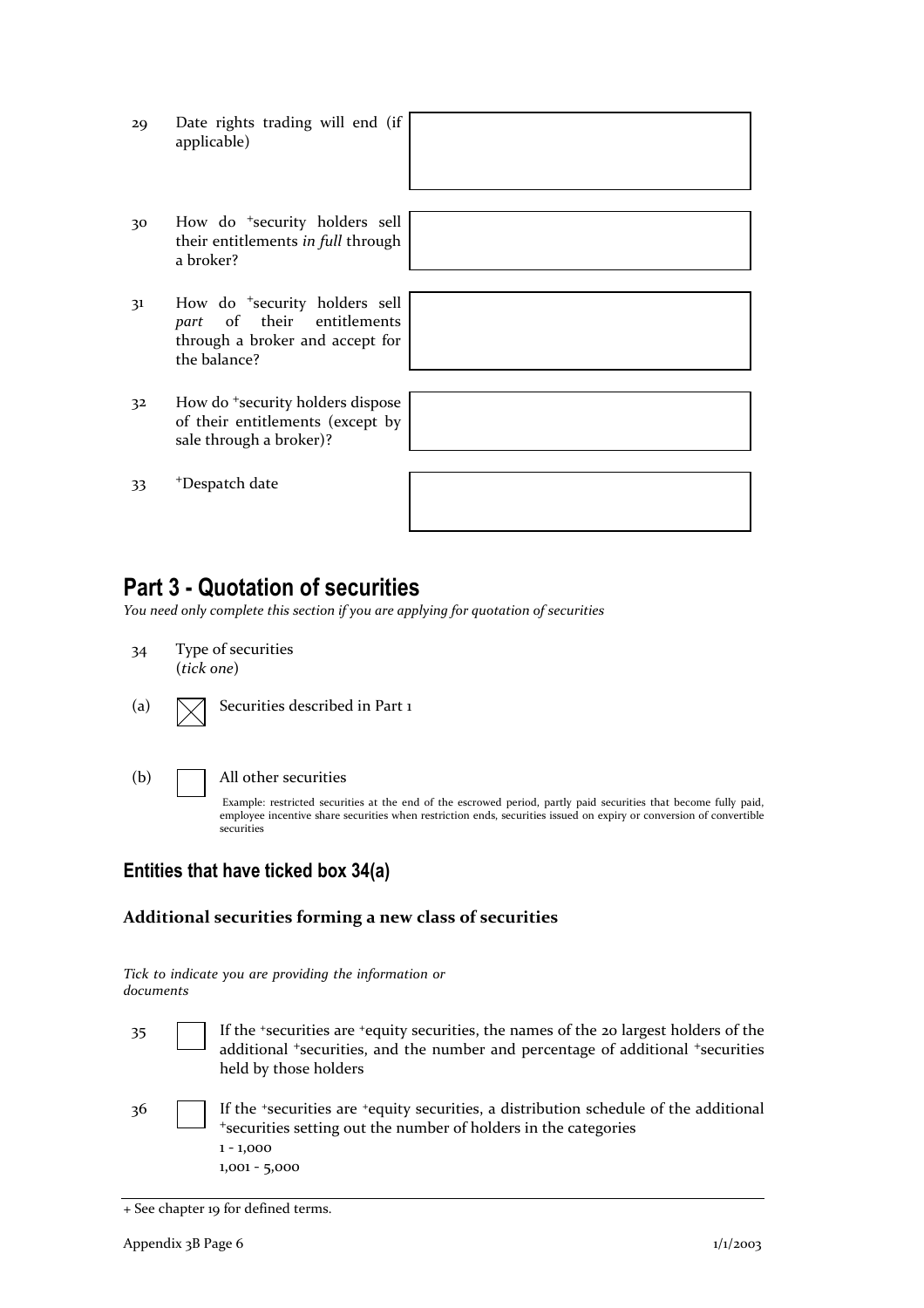5,001 - 10,000 10,001 - 100,000 100,001 and over

37 A copy of any trust deed for the additional +securities

### Entities that have ticked box 34(b)

- 38 Number of securities for which <sup>+</sup>quotation is sought 39 Class of <sup>+</sup>securities for which quotation is sought 40 Do the <sup>+</sup>securities rank equally in all respects from the date of allotment with an existing <sup>+</sup>class of quoted <sup>+</sup>securities? If the additional securities do not rank equally, please state: • the date from which they do the extent to which they participate for the next dividend, (in the case of a trust, distribution) or interest payment the extent to which they do not rank equally, other than in relation to the next dividend, distribution or interest payment 41 Reason for request for quotation now Example: In the case of restricted securities, end of restriction period (if issued upon conversion of another security, clearly identify that other security) Number | +Class 42 Number and <sup>+</sup>class of all
- <sup>+</sup>securities quoted on ASX (including the securities in clause 38)